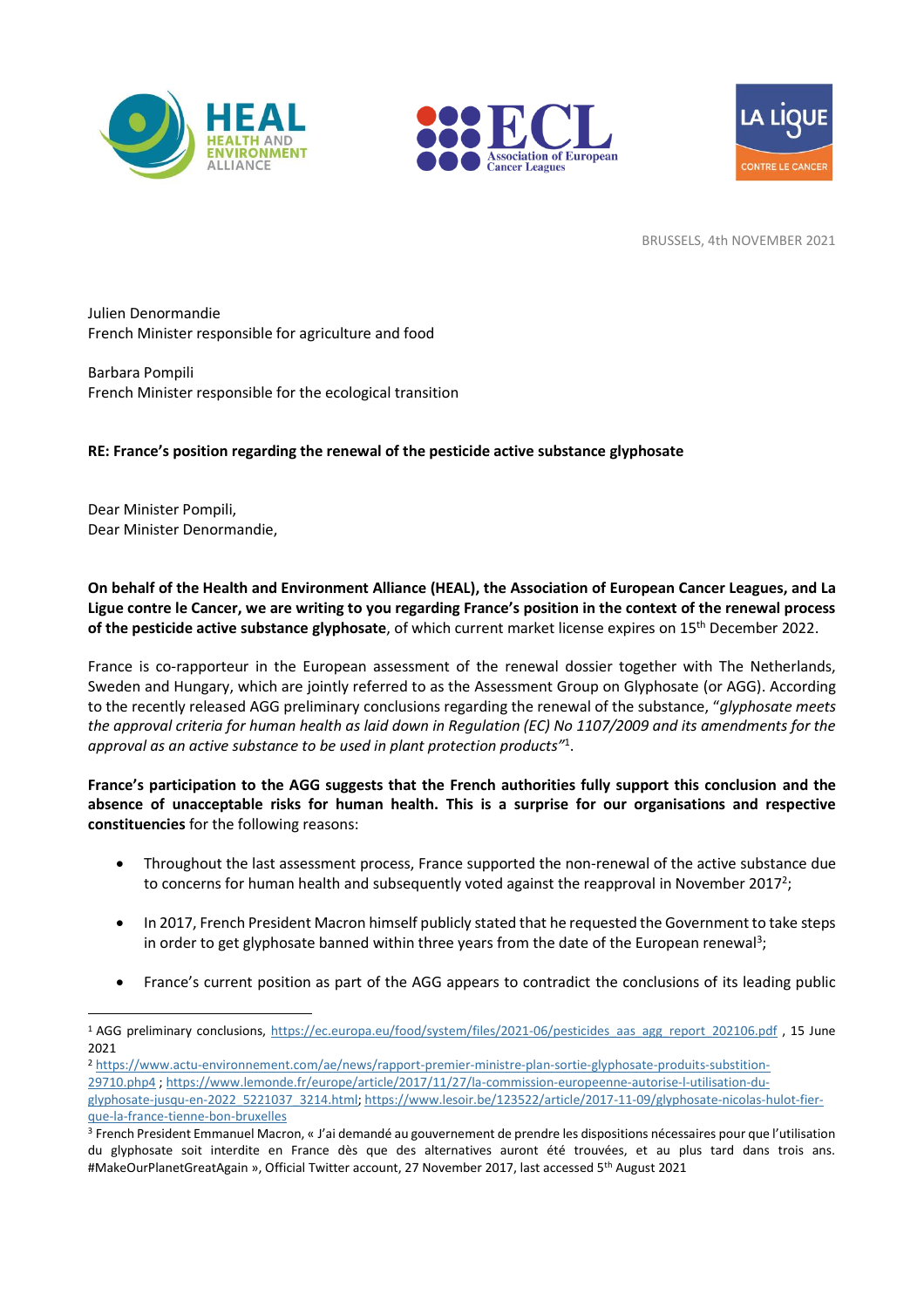health institute INSERM in relation to the health impacts of glyphosate. Indeed, the recently updated INSERM state of the science concerning associations between exposure to pesticides and health outcomes<sup>4</sup>. The collective expert report points to scientific evidence in support of a moderate presumption of a link between glyphosate exposure and an increased risk of non-hodgkin lymphoma as well as a suggested excess of risk for multiple myeloma and leukaemia (weak presumption). It highlights that, while the available mutagenicity tests are generally negative, genotoxicity tests are generally positive, which is found to be consistent with an induction of oxidative stress. Experimental carcinogenesis studies in rodents, although not consistent, also show an increase of cancer incidents at high doses. Finally, the report points to the relevance of other mechanisms of toxicity (such as intergenerational effects and disruption of microbiota composition and function) - that are currently not fully investigated - in the context of regulatory assessments.

**As you are well aware, the process that led to the 2017 renewal of glyphosate gave rise to significant scientific and political controversies and the integrity of the process was heavily questioned<sup>5</sup> .** This included revelations of concerning industry-coordinated efforts to undermine the independent scientific evidence that led to the conclusion by the International Agency for Research on Cancer (IARC) that glyphosate is a probable carcinogen as well as of a copy-paste of major sections of the renewal dossier directly from the industry's application  $6$ . Furthermore, a recent independent scientific analysis of the dossier filed by industry applicants at the time further found that only two out of the 53 industry-funded genotoxicity studies could be considered scientifically 'reliable'<sup>7</sup>. **In this context, rapporteur Member States for the current renewal discussions, including France, have a special responsibility to guarantee the scientific excellence and independence of this process against the occurrence of any such malpractices.**

**Based on the above, our organisations and respective health constituencies would like to express their concerns about France's support for the recent AGG conclusions, which suggest that glyphosate meets the approval criteria for human health. We fail to understand the reasons and scientific justification for such a position. If confirmed the latter would constitute a major u-turn in terms of the French authorities' earlier judgement as regards the human health risks of glyphosate.**

Far from having weakened, the scientific evidence that already supported concerns about the substance carcinogenicity among other health risks in 2017 has been further reinforced and remainssignificant in the context of the ongoing renewal discussions. It is also worth noting that the monograph on glyphosate from IARC – which remains the gold standard for carcinogenicity assessment – has never been modified since its first publication in 2015. Meanwhile, the world renown Ramazzini institute has initiated the most comprehensive toxicity study ever carried out on glyphosate and the initial results also support a cautious approach to the reassessment of the substance<sup>8</sup>.

**We therefore call on you to clarify publicly the position of the French authorities in relation to the health risks posed by glyphosate as well as the scientific evidence supporting it.**

<sup>4</sup> INSERM, « Pesticides et effets sur la santé : Nouvelles données », 30 June 2021, [https://presse.inserm.fr/publication-de](https://presse.inserm.fr/publication-de-lexpertise-collective-inserm-pesticides-et-effets-sur-la-sante-nouvelles-donnees/43303/)[lexpertise-collective-inserm-pesticides-et-effets-sur-la-sante-nouvelles-donnees/43303/;](https://presse.inserm.fr/publication-de-lexpertise-collective-inserm-pesticides-et-effets-sur-la-sante-nouvelles-donnees/43303/) [https://www.inserm.fr/wp](https://www.inserm.fr/wp-content/uploads/2021-06/inserm-expertisecollective-pesticides2021-synthese.pdf)[content/uploads/2021-06/inserm-expertisecollective-pesticides2021-synthese.pdf](https://www.inserm.fr/wp-content/uploads/2021-06/inserm-expertisecollective-pesticides2021-synthese.pdf) 

<sup>5</sup> European Parliament resolution of 16 January 2019 on the Union's authorisation procedure for pesticides (2018/2153(INI)), PEST Committee report, [https://www.europarl.europa.eu/doceo/document/TA-8-2019-0023\\_EN.html?redirect](https://www.europarl.europa.eu/doceo/document/TA-8-2019-0023_EN.html?redirect)

<sup>6</sup> <https://www.europeanpressprize.com/article/monsanto-papers/> ; [https://theintercept.com/2019/08/23/monsanto-republicans](https://theintercept.com/2019/08/23/monsanto-republicans-cancer-research/)[cancer-research/](https://theintercept.com/2019/08/23/monsanto-republicans-cancer-research/)

<sup>7</sup> <https://www.env-health.org/revealed-eu-glyphosate-assessment-was-based-on-flawed-science/>

<sup>8</sup> <https://glyphosatestudy.org/fr/about-us/>. The preliminary results of the study were presented in a webinar hosted by HEAL on 28th June 2021[, https://www.env-health.org/webinar-the-global-glyphosate-study-the-most-comprehensive-study-on-worlds](https://www.env-health.org/webinar-the-global-glyphosate-study-the-most-comprehensive-study-on-worlds-most-used-pesticide-ever/)[most-used-pesticide-ever/](https://www.env-health.org/webinar-the-global-glyphosate-study-the-most-comprehensive-study-on-worlds-most-used-pesticide-ever/)